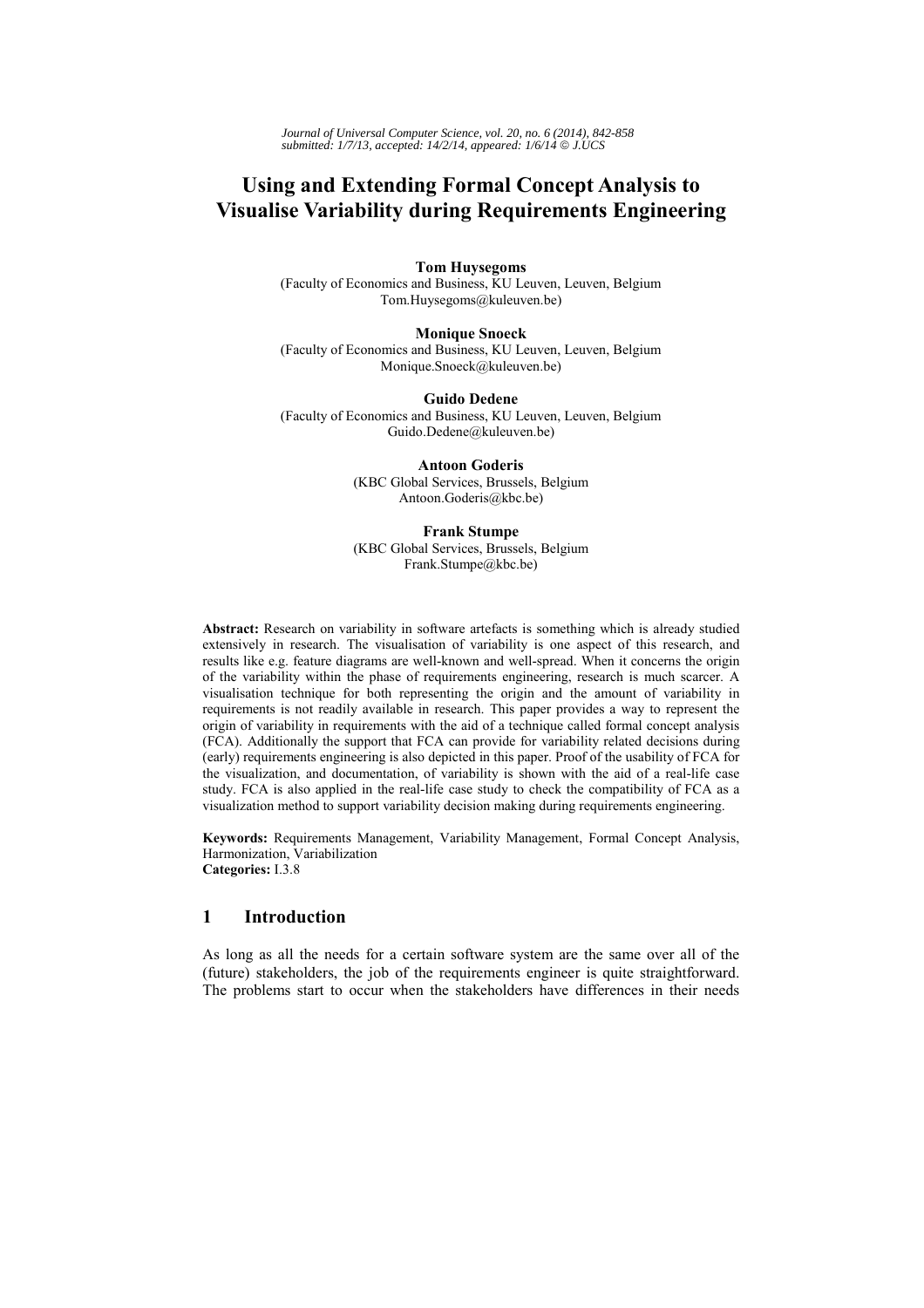amongst each other. Combining the different needs of all the stakeholders during requirements engineering (RE) into one set of requirements is when variability is formed based on these different needs of the stakeholders. Dealing with the variability by acknowledging and coping with it, or by ignoring it, is a form of management that needs to be done by the requirements engineer. Variability in the context of RE is here thus seen as the existence of differences in stakeholders' needs (and requirements) for a particular software system. This definition is in line with the definition of variability proposed by Kim, Her and Chang [Kim, 05]. Variability management can be defined, as stated by Schmid and John [Schmid, 04], as "encompassing the activities of explicitly representing variability in software artefacts throughout the lifecycle, managing dependences among different variabilities, and supporting the instantiation of the variabilities". One thing which is very important to take into account is that differences in stakeholders' needs only can be considered variability in requirements when these differences are explicitly taking into account into the requirements. When the differences in the stakeholders' needs are ignored, no variability will be present in the requirements. If this purposely ignoring difference in stakeholders' needs should still be considered a form of variability management or not is open for debate, given the idea that only acknowledged differences are considered variability. Variability management in this paper will always be considered in the situation where some amount of variability is present.

The importance of variability management in the context as described above has already been subject of literature since it was studied in multiple different software development paradigms. Some sort of starting point can be found in the seminal work of Kang, Cohen, Hess, Novak and Peterson [Kang, 90]. This seminal work concerning variability frameworks dates from 1990 and is called the Feature-Oriented Domain Analysis (FODA) specification. Multiple variability management approaches and variability frameworks have been developed since. Central in many of these frameworks is the concept of a feature diagram. Feature diagrams can be defined as a family of popular modelling languages used for engineering requirements according to Schobbens, Heymans and Trigaux [Schobbens, 06]. The central idea of feature diagrams is to visualize the decomposition of the root feature, which represents the main function of the to-be-created software system, into more detailed features. Feature diagrams are often used throughout many of the phases of software engineering, and quite often in RE to model common and variable aspects of the tobe-created software system.

Languages like feature diagrams offer a formal representation of the variability. The information represented by this representation is mainly on the amount of variability and how the variability is interrelated. The representation does not provide information on the necessity of the inclusion of the variability however, it does not represent the origin of the variability. The focus of this paper is on the origin of the variability before it is decided to be a necessary part of the to-be-created software system, so the focus is on the decisions to include the differences in needs as variability in the requirements. These decisions to include variability will be called the variability decisions in the remainder of this paper. More specifically the focus of the paper is a focus on the visualization of the impact of these variability decisions, the decisions whether or not to include variability in the to-be-created software system requirements, is pursued in order to somewhat facilitate the job of the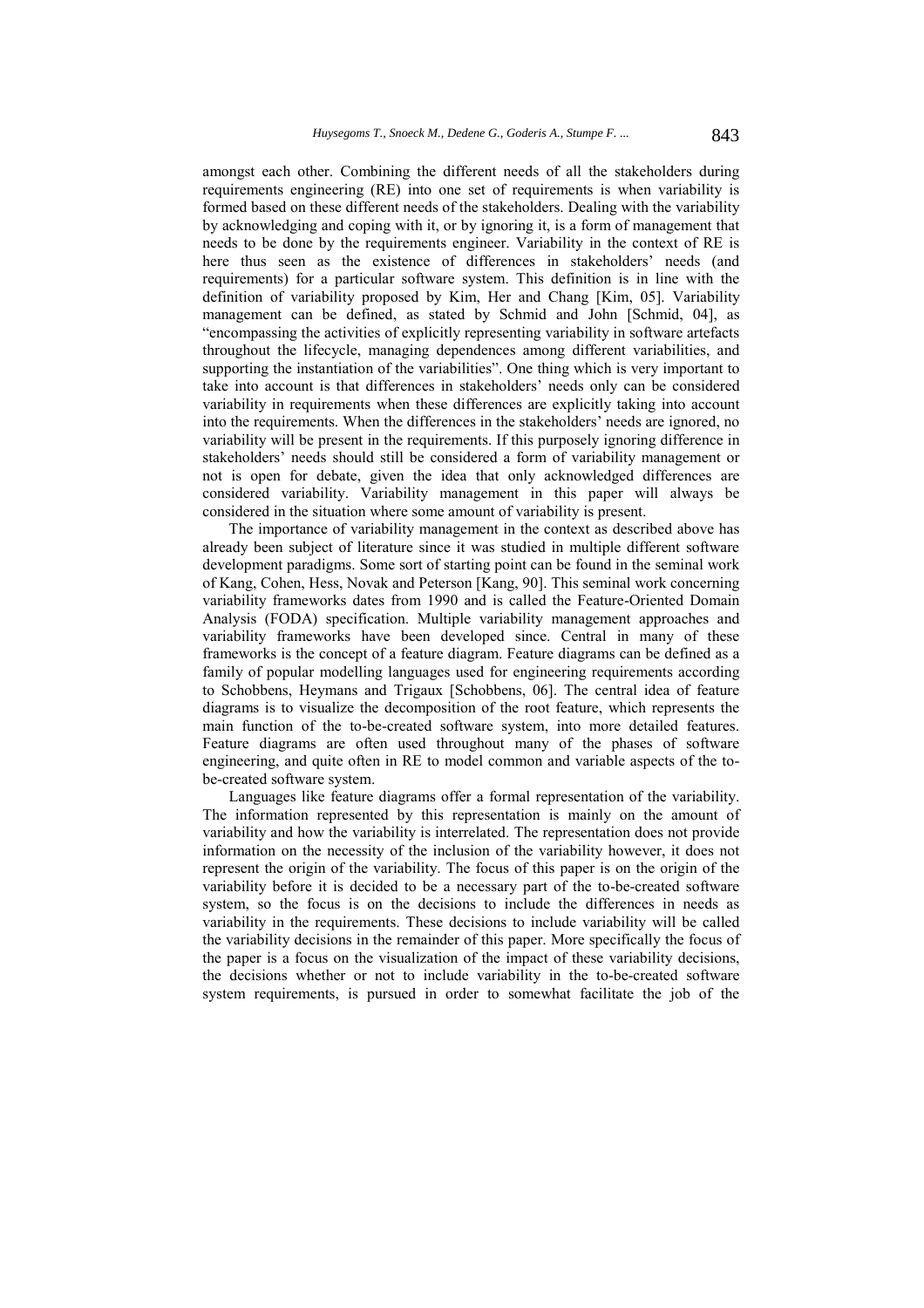requirements engineer during variability management. The second section of this paper delves into existing research in the field of variability management and states the research question based on an identified gap in existing research. The third section defines the variability-related decisions of variability management that need to be taken during RE by the requirements engineer, and positions these decisions against the general RE process. Section four proposes an approach to visualize and document the origin of the variability. Furthermore, it visualizes variability-related decisions and their impact on the variability as they are taken during RE through the use of formal concept analysis. Section five empirically shows the added value that formal concept analysis can provide by means of application on a real-life project. Section six goes into detail on a caveat made in section four and tests whether the assumption of a flat requirements structure can be dropped without the visualization technique losing too much of its value. Section seven gives a conclusion as well as directions for future research.

## **2 Existing Requirements Variability Visualization Research**

The importance of variability management specifically within the field of RE is acknowledged as an important contemporary research topic. Because it is so important, the research on variability management in RE can be positioned in the dimensional representation of RE by Pohl [Pohl, 93]. Variability management concerns the "agreement" dimension. The objective related to this dimension is increasing what Pohl calls the common system specification. This common system specification is that part of the requirements where the different stakeholder's views have been unified into one agreed upon specification. However, at the same time Pohl acknowledges that some requirements will remain on which none or only partial agreement can be reached between stakeholders. How to manage this absence of agreement, and thus variability, is exactly what will be studied in this paper.

In the field of research on variability management during RE there are several frameworks available to manage and visualize the variability. Probably the most popular one is feature modelling, with visualization through feature diagrams, as mentioned before [Schobbens, 06]. Another research effort on managing variability is known as viewpoint-oriented RE and leans more closely to the ideas of Pohl. Viewpoint-oriented RE is based on the fact that stakeholders can have different views. In order to handle requirements which are identical between stakeholders, also called crosscutting requirements, the concept of aspects is used [Pu, 09]. Resolving crosscutting requirements is called viewpoint resolution [Sampaio do Prado Leite, 91], this resolution of variability is focused however on implementation time and not on design time. While both feature modelling and viewpoint-oriented RE offer a visualization technique, neither of them offers a representation of the origin of variability, as already mentioned before. The same issue is present in the research on decision modelling, which is a framework for capturing the kind of decisions that need to be made in order to arrive at a specific product in the product line [Schmid, 11].

There is another strand of research which can be traced back to the concept of a requirements modelling language as introduced in 1986 [Greenspan, 86]. Based on this seminal work several requirements modelling frameworks were developed. The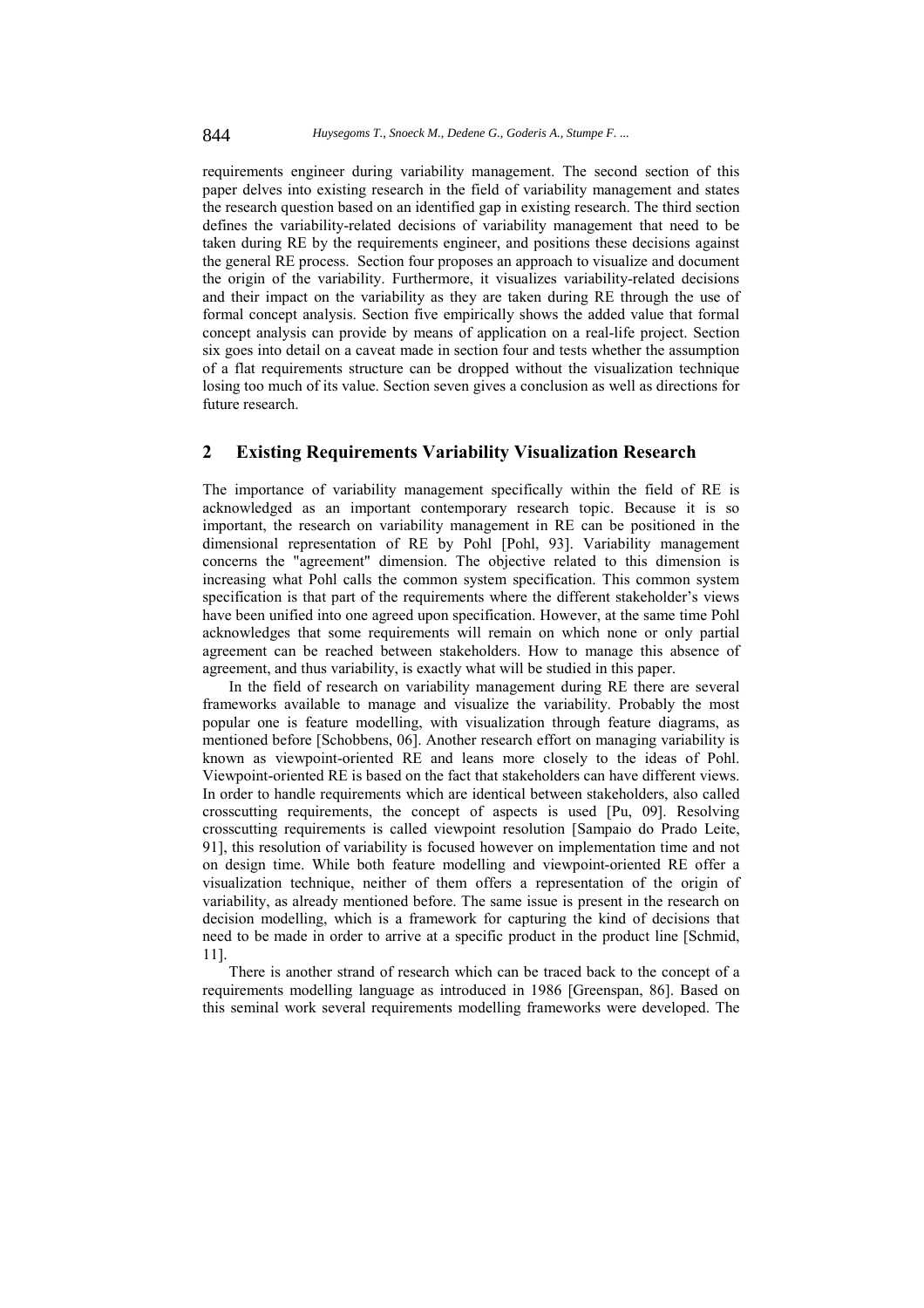most renown requirements modelling frameworks which use some kind of visual representation of the requirements in this area of research are the KAOS method [Darimont, 96] and the i\* framework [Yu, 97]. Both modelling frameworks focus on goal modelling, albeit both with a completely different focus. The advantage of goal modelling is that it focuses itself on early requirements engineering, so it is not possible to have an implementation bias or a focus on specifications rather than on requirements, as it is the case in feature modelling.

The central premise of the KOAS method is the decomposition of goals into subgoals, in order to arrive at a level of goals which are readily implementable. The decomposition of the goals can be visualized through a graph representing this decomposition. In this KAOS method there is also room for alternatives through construct of OR-decomposition. This provides the possibility to introduce variability in the goal decomposition, and to represent variability visually to a certain extent. The problem is however that the origin of the variability is not visualized in the decomposition graphs of KAOS, and as a result the method provides insufficient information to support the variability decision making process, just like with feature diagrams although the focus of KAOS is more towards early requirements engineering, there where the variability decisions are taken.

In contrast to the KAOS method and other research mentioned above, the i\* framework does provide the origin of the goals, or as they call it the 'why' component of the goals. The i\* framework is basically a set of two models, i.e. the strategic dependency model and the strategic rationale model. It is the strategic rationale model that provides the link between the goals and why these goals are needed. As a result, the need for requirements can be visually modelled. The drawback of the strategic rationale model, and thus of the i\* framework is that the visual representation of variability is almost completely lost due to the focus on the origin of the requirements. Therefore, one can state that although the i\* framework solves the problem that KAOS has with representing the origin of the variability at the same time it loses some of the power of KAOS to represent variability in goals. In the context of this research some kind of combination of both representation of the variability and the origin of this variability is needed in order to support the communication during the variability decision making process.

A limitation of all the research mentioned above, besides the i\* framework, is that although these frameworks focus on providing an overview of the variability in the requirements, they always start from the assumption that the decisions concerning what variability to keep and what variability to put out of scope are already taken. These frameworks do not provide a form of systematic documentation of these variability decisions taken. The central question in the research in this paper therefore revolves around the visualization of the origin of the variability in order to be able to support the variability decisions between the different stakeholders during RE. Without the visualization of the origin of the variability, supporting the variability decisions is impossible. More specifically the research question addressed in this paper is: "How can variability be visualized to make the impact of variability decisions more clear to all stakeholders?" If the impact of variability decisions can be visualized, this visualization also serves as a form of documentation which can be used to support the choices which were made ex post.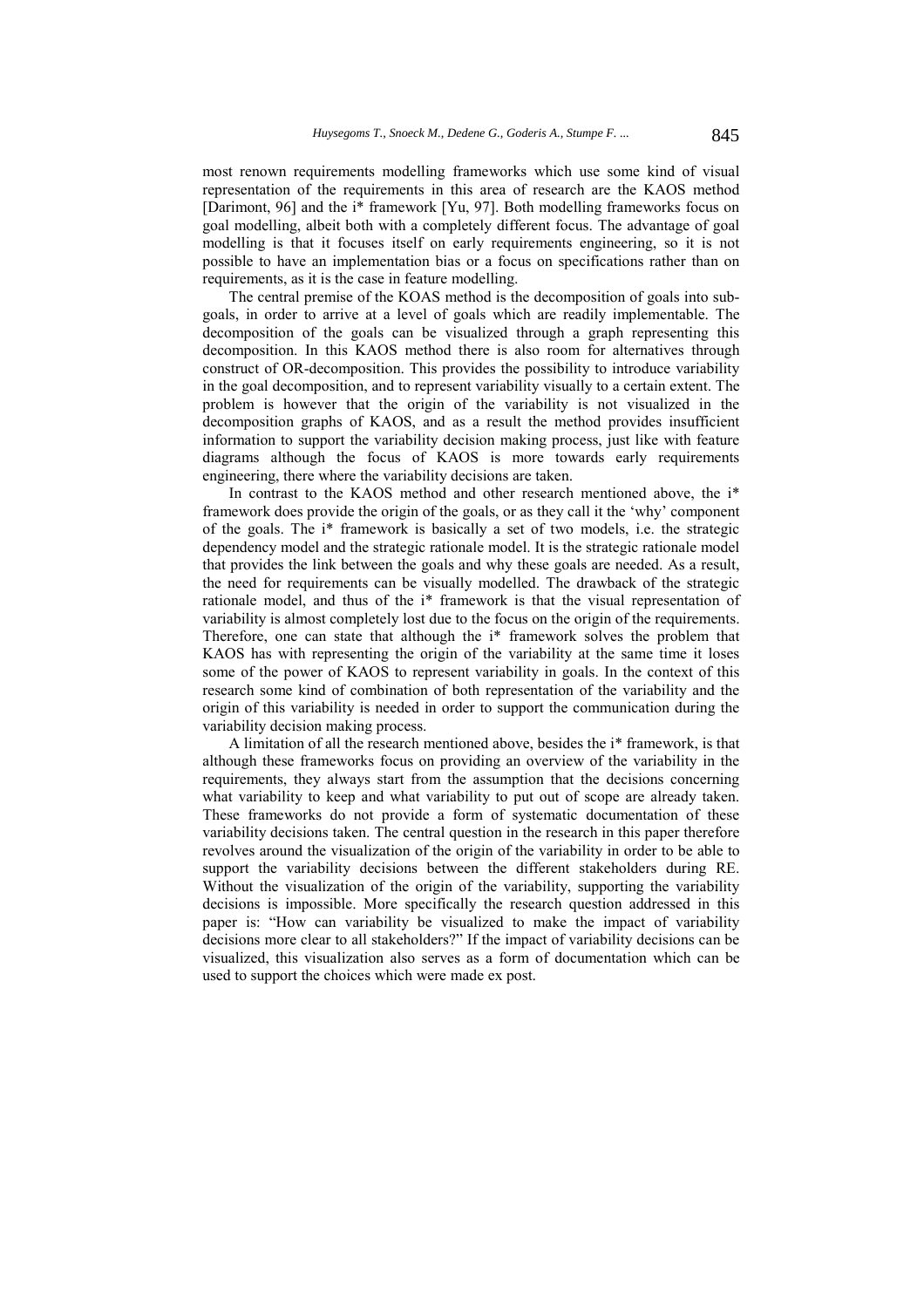#### **3 Harmonization and Variabilization**

Looking at the RE process, many possible ways of identifying phases in this process can be found. According to Nuseibeh and Easterbrook requirements engineering phase consists of following core activities: requirements elicitation, requirements modelling and analysis, requirements communication, requirements agreement, and requirements evolution [Nuseibeh, 00]. Van Lamsweerde sees the requirements engineering phase as a cyclical process starting with domain understanding and requirements elicitation, continued with requirements evaluation and negotiation, followed by requirements specification and documentation, and ending with requirements consolidation before going back into the domain understanding and requirements elicitation once again to start the circle over [van Lamsweerde, 09]. While Nuseibeh and Easterbrook define five sub phases of requirements engineering van Lamsweerde only defines four. Upon closer inspection it can be seen however that the fifth sub phase of Nuseibeh and Easterbrook is more or less equivalent to the start of a reiteration of the requirements engineering phase by van Lamsweerde. This iterative cycle view is by far the most common view on RE. Another possible division of RE, one more useful in this context, is to split the process up into two big parts or concerns. This division is based on the concept of the RE problem as defined by Zave and Jackson [Zave, 97], and later refined by Jureta, Mylopoulos and Faulkner [Jureta, 08]. The RE problem is described as the need to obtain specifications that fulfil the requirements of a to-be-created software system within a particular domain context.

The first part or concern, (forming the RE problem) is the central focus during requirements analysis when all the statements from the involved stakeholders are gathered and brought together. Activities like requirements gathering and requirements elicitation can also typically be linked to this first concern. Once all statements are collected, the requirements engineer has a complete overview of how the specific project's RE problem looks like for the to-be-created software system.

The second part or concern then comes into play. This concern (solving the RE problem) is central during requirements specification when the requirements engineer develops a set of specifications to which the to-be-created software system should adhere to. The objective at this point in time is to take into account as much as possible the statements issued by the stakeholders. Requirements validation can also typically be linked to this second RE concern. The remark can be made that there are RE activities which cannot be clearly be linked to one of the two concerns described here. Requirements management for instance typically encompasses both RE concerns. Nevertheless, a focus on these key concerns is important in variability management, since RE becomes complex when variability is introduced. Variability management boils down to taking two decisions. These decisions are called harmonization and variabilization and are explained in more detail in [Huysegoms, 13].

Harmonization starts after gathering the requirements of the to-be-created software system from the demand side stakeholders, the stakeholders who utter requirements, with the identification of common requirements in order to obtain a view on the amount and areas of variability in the requirements. It should be more than just a passive process of comparing requirements by the requirements engineer alone. When the demand side stakeholders and the requirements engineer engage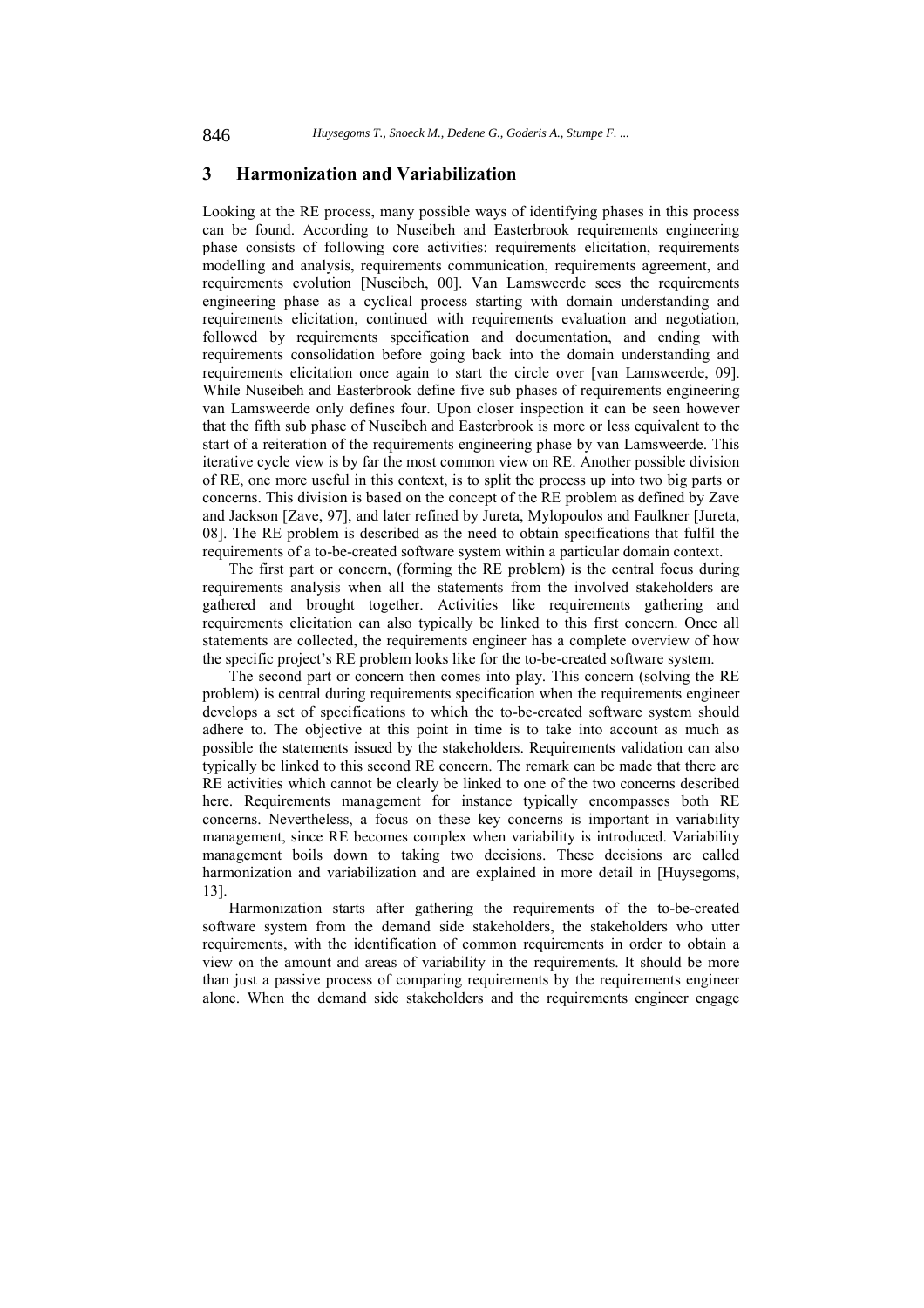actively in discussions on the requirements, these requirements (and the underlying variability) are put to the test. It is more than just an observation in the sense that harmonization also involves negotiation with the demand side stakeholders in order to obtain more common requirements. Harmonization impacts Pohl's "Agreement" dimension [Pohl, 93]. This is beneficial to the demand side stakeholders in a sense that requirements shared by more stakeholders typically have a higher chance to be retained and implemented in the to-be-created software system. The systematic discussions will also have impact the supply side stakeholders, the stakeholders who will be providing the to-be-created soft-ware system. The benefits of a systematic approach for the supply side are known to be: opportunities for rapid new development due to reuse, decreased development costs and decreased effort that needed to implement instances of the to-be-created software system [Coplien, 98].



*Figure 1: Harmonization (1) and Variabilization (2)* 

Variabilization is the second decision concerning the variability, which can be taken after the harmonization is done. Variabilization is a negotiation on which requirements not common for all demand side stake-holders should be retained within the RE problem of the to-be-created software system during further development. Indeed, not all collected requirements will also be effectively incorporated into the tobe-created software system. Some requirements are not entirely common to all stakeholders, but still shared among some of them. Such shared variability can be retained, while other, more specific, requirements will be considered out of scope for the to-be-created software system. Once again, like the harmonization, the variabilization decision can better be taken consciously by the requirements engineer with all possible input of the stakeholders, since they are not only paying for the tobe-created software, but they will also have to cope themselves with the variability they deem important but is not retained to be supported by the to-be-created software. Figure 1 represents both harmonization (1) and variabilization (2) decisions.

Now that both variability decisions are known, one can try to link them within the RE concerns defined earlier. The variability decisions do not link to the concern of 'forming the RE problem' since the overview of the totality of the requirements is only obtained after the RE problem is formed. Without an overview of the requirements, and the variability herein, it would be impossible to decide anything in terms of harmonization or variabilization. The concern of 'solving the RE problem' on the other hand may seem a good candidate to link the variability decisions to at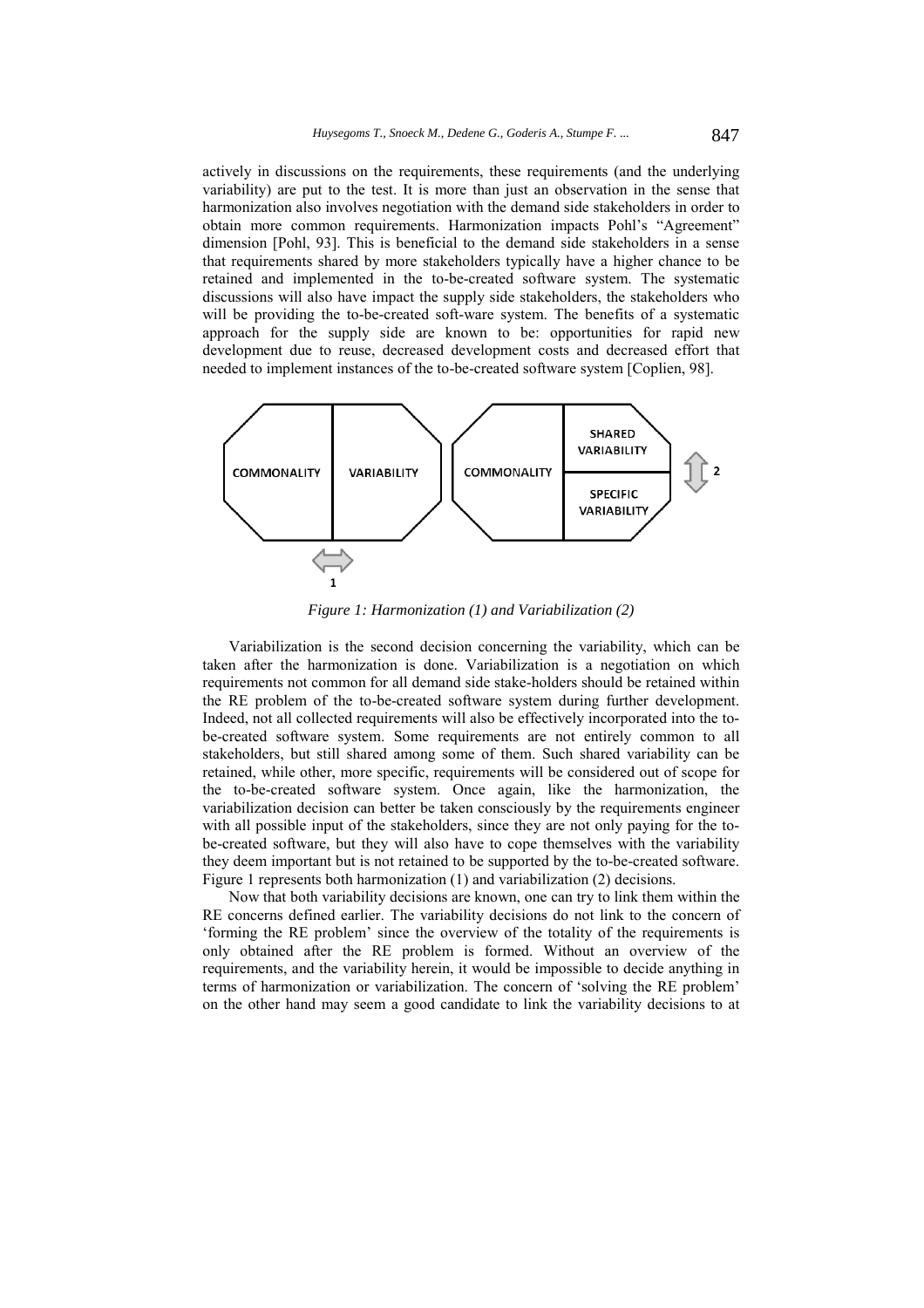first sight. However for this concern the set of requirements that needs to be satisfied is considered fixed, albeit that some can be mandatory and some can be optional. The problem is that during harmonization requirements can still shift due to the discussions between the requirements engineer and the stakeholders. These shifts make it very difficult to solve the RE problem optimally a priori. It can thus be said that the variability decisions don't fit well to either of the RE concerns. This could explain why contemporary research rooted in the research of Zave and Jackson [Zave, 97] has difficulties providing explicit visualization support for the variability decisions. The solution is to add some kind of third step located in between defining and solving the requirements problem.

The requirements engineer should be the one responsible for the 'harmonization and variabilization' concern. He or she will need to communicate with all the other stakeholders on the variability in the requirements so that conscious decisions on the variability can be made. Prior research [Huysegoms, 11] has shown that the absence of conscious decisions and communication about variability, may lead to failed software projects. Visualization is often an effective way to support communication as it provides support for increasing the focus on the appropriate issues. At the same time the visualization can be used later on as a form of documentation on the variability decisions. The use of the visualization technique to solve the complete traceability problem [Gotel, 94] in RE is however out of scope in this paper.

# **4 Formal Concept Analysis for Requirements Engineering**

Formal concept analysis (FCA) was created as mathematical theory with the purpose to identify concepts and to create a mathematical order among these concepts. A good way to state the aim of FCA can be found in the work of Wille [Wille, 05]: "The aim and meaning of FCA is to support the rational communication of humans by mathematically developing appropriate conceptual structures which can be logically activated." This clearly states that FCA can be used to support the rational communication by humans, which is the objective of this research on variability. While originally mostly used in mathematical theory, the visualization aspects of FCA became more and more popular over the years due to the fact that they are easily readable. More on the ease of readability and communication capabilities of FCA can be found in the work of Eklund, Ducrou and Brawn [Eklund, 04]. Nowadays the visualization capacities of FCA are used not only to purely visualize data, but also to mine knowledge out of data. An overview on all the uses of FCA can be found in the work of Poelmans, Elzinga, Viaene and Dedene [Poelmans, 10]. Within this work it can be seen that FCA has not much been used in the field of RE, which strengthens the choice for FCA as a novel approach to visualize the variability decisions in RE. In order to comprehensibly explain the technique of FCA a small example is given below.

The table on the left of Figure 2 lists certain types of fruits with their colour and flavour. The types of fruit are the objects  $O = \{apple, banana, cherry, lemon\}$ . The colour and the flavour of the fruit are called the properties  $A = \{ red, green, yellow,$ sweet, sour}. Objects and their properties are related as indicated by the X's in the table. The whole of objects (O), properties (A) and their one-to-one pair wise relations (I) is called the formal context (O, A, I). An example of such a relation is the pair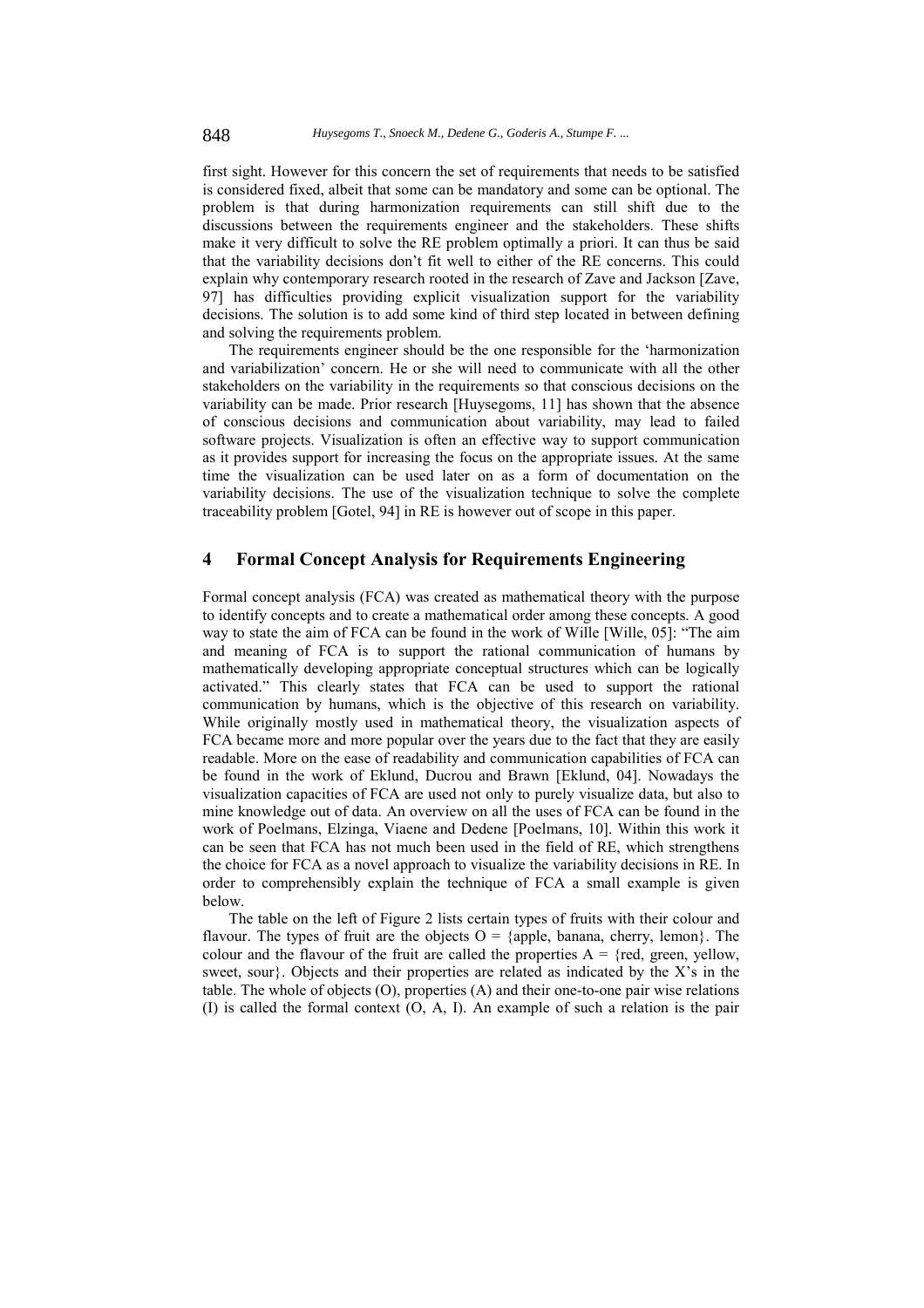${apple, red}$ . This formal context  $(O, A, I)$  will be mathematically transformed into a structure called a concept lattice. The transformation of the formal context into a concept lattice is one where no information is lost. The concept lattice obtained after transformation can be represented visually to facilitate communication on the formal context. The graph representing the concept lattice belonging to the formal context on the fruit can be seen on the right side of Figure 2.



*Figure 2: The Formal Context of Fruit Types* 

A set of objects X and a set of properties Y together form a formal concept  $(X, Y)$ of the formal context (O, A, I) if and only if each object of X has all the properties of Y, and if each object which does not belong to X has at least one property which is not in Y. In the case the above is true, X will be called the extent of the formal concept, and Y will be called the intent of the formal concept. An example of a formal concept  $(X, Y)$  for the formal context on fruit is the one where  $X = \{ \text{apple}, \text{cherry} \}$  is the extent and  $Y = \{ red, sweet\}$  is the intent. Once all formal concepts are identified, they can be partially ordered. If there are e.g. two formal concepts  $(X, Y)$  and  $(V, W)$ one can order them as  $(X, Y) \leq (V, W)$  when the set objects X is a subset of the set of objects V. Alternatively, they can also be ordered as  $(X, Y) \leq (V, W)$  when the set of properties W is a subset of the set of properties Y. In the formal context on the fruit, it can be seen that e.g. the formal concept  $(X, Y)$  with extent  $X = \{ \text{apple}, \text{cherry} \}$  and intent  $Y = \{red, sweet\}$ ; and the formal concept  $(V, W)$  with extent  $V = \{apple,$ banana, cherry} and intent  $W = \{$ sweet $\}$  can be partially ordered in the way that  $(X, \)$  $Y$ )  $\leq$  (V, W) since {apple, cherry} is a subset of {apple, banana, cherry} and {sweet} is a subset of {red, sweet}.

This partial ordering of the formal concepts is exactly what is visualized in the graph of the concept lattice. In Fig. 2 the formal concept  $(X, Y) = (\{ \text{apple}, \text{ cherry} \},$ {red, sweet}) is the represented by the second node on the third row, while the formal concept  $(V, W) = (\{apple, banana, cherry\}, \{sweet\})$  is represented by the node on the second row. The formal concept  $(V, W)$  is located higher than the formal concept  $(X, W)$ Y) which is the logical representation of the partial ordering  $(X, Y) \leq (V, W)$ . The advantage of creating a concept lattice is this visualization of that partial ordering and the resulting visualisation of the level to which properties are shared by objects. The latter is exactly what is usable in the context of variability management to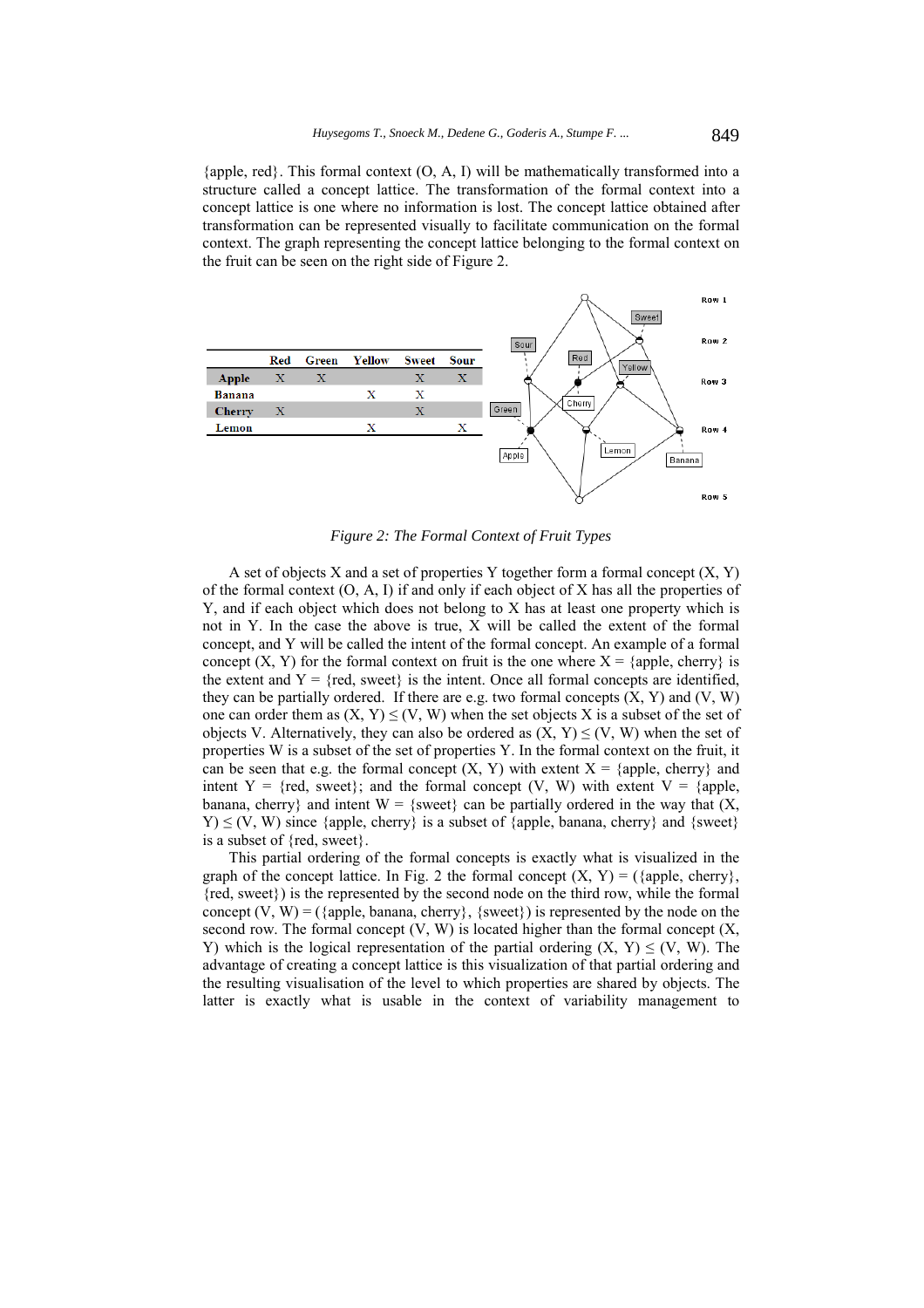communicate more clearly about requirements and the variability in requirements. In order to be able to represent the requirements in a lattice the stakeholders which utter the requirements will be the concepts, and the requirements themselves will be the properties.

## **5 QBS, a Real Life Formal Context**

In order to test the visualization capabilities of FCA for variability a case study was conducted. This case study focused on QBS, a customer relationship management system within the context of a major national insurance company which works with local insurance agencies. All the insurance agencies work semi-independently with their own business vision and strategy and can vary both in size and types of customers they wish to address. In total there are over 300 local agencies which, although they work semi-independently, still are dependent on the central headquarters' IT department for their software systems. Since the current version of QBS became outdated a newer version was to be made.

|                                                | # of requirements (# requirements represented<br>from total amount requirements) |
|------------------------------------------------|----------------------------------------------------------------------------------|
| <b>Total amount of requirements</b>            | 233                                                                              |
| <b>Total amount of unified</b><br>requirements | 66 (233 of 233)                                                                  |
| Unified requirements shared $\geq$<br>50%      | $16(82 \text{ of } 233)$                                                         |
| Unified requirements shared<br>$< 50\%$        | 50 (151 of 233)                                                                  |
| <b>Unified requirements shared</b><br>100%     | $1(12 \text{ of } 233)$                                                          |

*Table 1: Overview of the QBS Requirements* 

This provided an opportunity to execute the RE phase with an appropriate focus on the variability decisions. The requirements gathering was done through individual interviews with a representative set of insurance agents used by the company for all IT projects. A list of 233 uttered requirements originating from 8 different insurance agents was extracted. The issue was that some requirements within the requirements list were actually duplicates of each other since some of the requirements were stated by multiple agents in different wordings, like mentioned by Pohl [Pohl, 93]. Therefore a normalization step was performed during which duplicate requirements were identified and a 'normalized' formulation of these requirements was defined.

After this normalization only 66 unified requirements remained, which were shared by one or more agents, like mentioned in Table 1. These 66 unified requirements represent the 233 'original' requirements, as mentioned between brackets. Out of these 66 unified requirements 16 were shared by 50% or more of the agents. These 16 unified requirements represent 82 out of the 233 original requirements. The remaining 50 unified requirements were shared by less than 50% of the agents and represented 151 of the original requirements.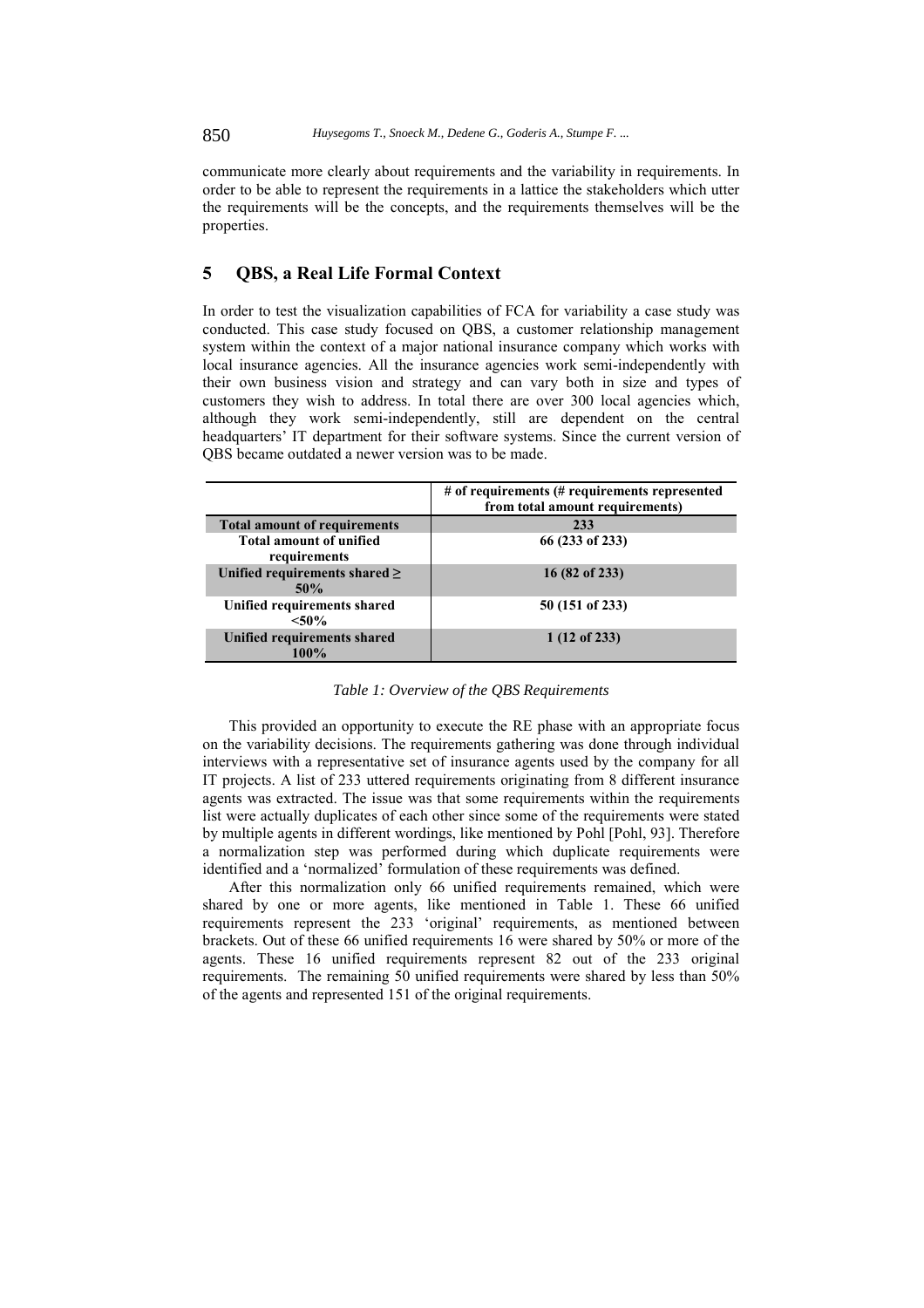

*Figure 3: The QBS Unified Requirements Concept Lattice* 

As it is not possible to disclose the exact content of all the requirements themselves due to legal reasons, the requirements received a number as a unique identifier by which they can be identified and they will be also referenced through this number in the remainder of the paper. The interviewed agents will be denoted by letters of the Greek alphabet. The resulting concept lattice graph shown in Figure 3 provides a clear overview of the requirements and the amount and structure of the variability present in the requirements.

While the concept lattice graph may seem quite complex at first, it is fairly easy to extract some interesting observations straight away. Some of the more interesting figures mentioned in Table 1 can be deducted from the concept lattice graph. There is one requirement (req 14) shared by all agents as can be seen on row 1 in Figure 3. There are 22 requirements not shared at all; these are uttered by only a single agent as can be seen on row 7. The 16 requirements linked to nodes on rows 1-4 are shared by at least 50% of the stakeholders.

Besides the information present in Table 1, some additional information on the variability within the requirements can easily be read from the concept lattice graph. Agent Gamma did not state any requirements which were unique for him, which makes him a 'good' stakeholder in a sense that he generates less variability compared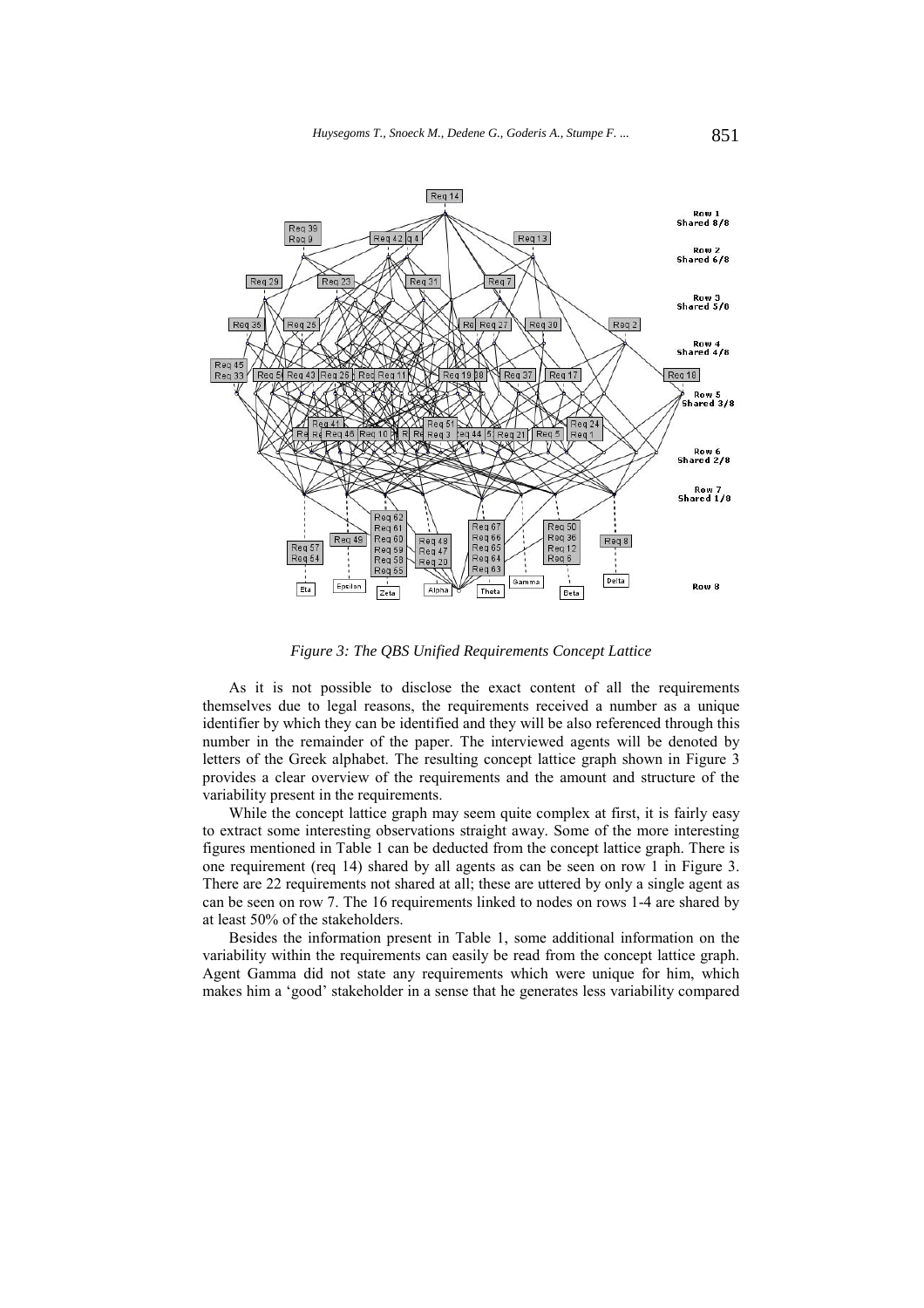to agent Zeta, who has no less than 6 unique requirements. When harmonization is started it would thus be more beneficial to try to persuade agent Zeta to drop some of his own specific requirements, than it would be to persuade agent Delta or Epsilon, since agent Zeta is more likely to be a bigger source of specific variability in the end. The concept lattice graph hence offers interesting clues to the requirements engineering on what to focus on during the harmonization efforts.

It is also quite easy to perform additional analysis by drawing additional concept lattice graphs on subsets of concepts and/or attributes which you want to study more in depth. A good way to devise subsets of requirements is to delineate categories with in the set of requirements. In the QBS case study several sub-lattices were drawn, based on delineating categories of requirements. The formal contexts for these categories consisted of all the concepts (agents) from the original lattice, but only a subset of the properties (requirements). Here concept lattice graphs are given for both the 'ease of use' type of requirements and the 'data feeds' type of requirements. These two specific categories of requirements are chosen as illustrative examples, since the 'ease of use' requirements contains much variability (the requirements are almost not shared at all) while the 'data feeds' requirements contains much less variability (the requirements are shared by almost everyone). This amount of variability is reflected in the shape of the concept lattice graphs.



*Figure 4: The 'Data Feeds' Lattice (left) and the 'Ease of Use' Lattice (right)* 

The 'data feeds' concept lattice graph on the left in Figure 4 has a slimmer shape (less formal concepts at the same level in the concept lattice graph) compared to the 'ease of use' concept lattice graph on the right in Figure 4. The 'data feeds' lattice is three concepts wide at most (the level shared by 2/8) while the 'ease of use' lattice is at most six concepts wide (the level shared by 1/8).

The advantage of analysing subsets of requirements according to their category, besides the higher clarity of the graphs themselves, makes it possible for the requirements engineer to quickly focus on the requirement types which contain more variability or are considered of higher priority, and thus demand more attention during the variability decisions sub-phase. Once the lattices representing subsets of requirements are drawn, the same information can be gathered as described for Figure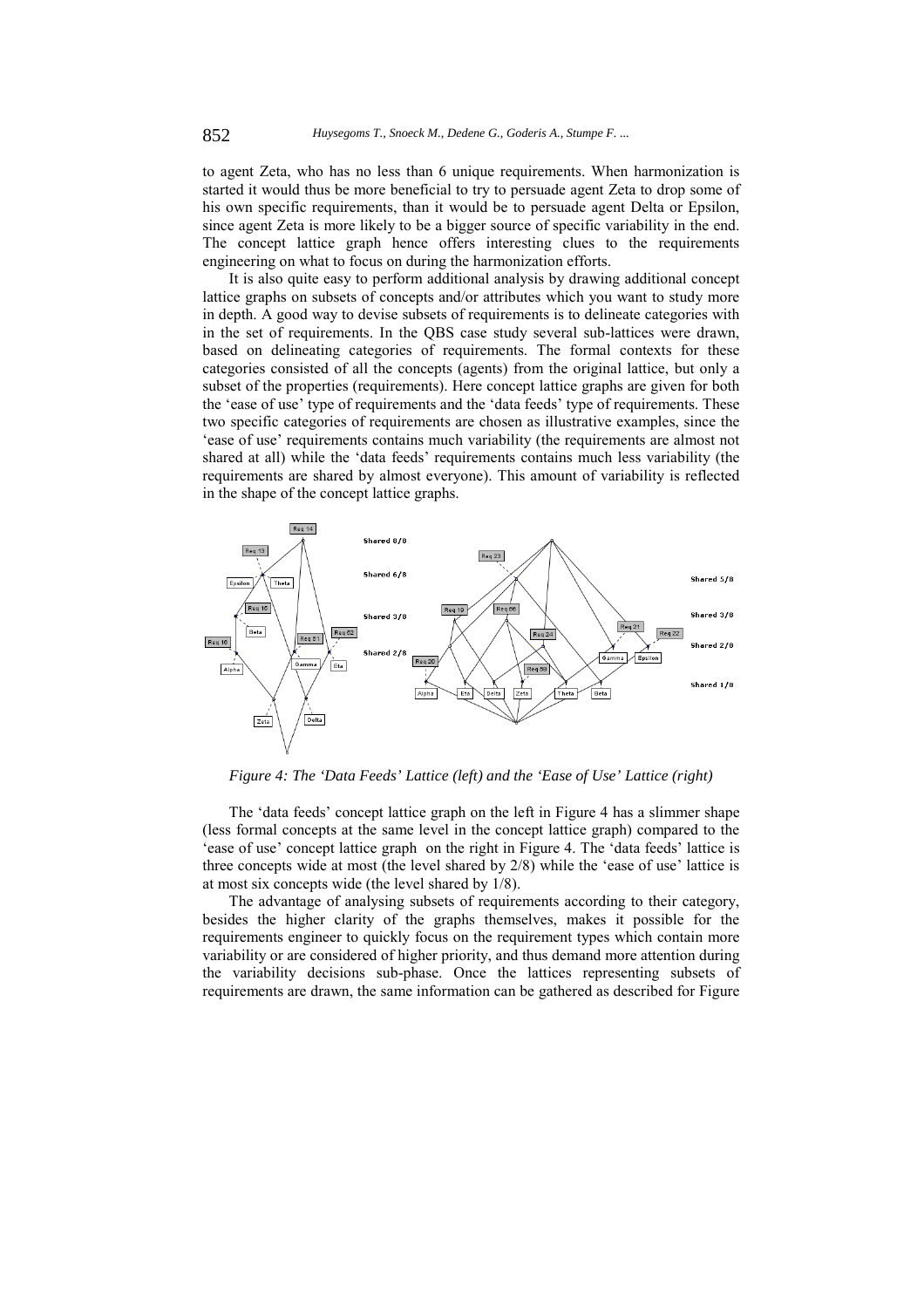3 earlier on. For instance, from Figure 4 it can easily be deduced that the ease of use requirements of agent Gamma are a subset of those of agent Theta and that those of agent Epsilon are a subset of those of agent Beta. Agent Gamma and Epsilon are thus more 'harmonized' agents than agents Theta and Beta respectively. Another example in Figure 4 is that agent Epsilon and Theta are completely 'harmonized' with each other concerning the data feeds since they are linked to the same node in the data feeds concept lattice graph. It must be noted that by only analysing subsets of requirements some of the information on the variability is lost, since the interactions between the subsets are not be represented in the graphs of the subsets. Therefore the general graph cannot be left aside in favour of the sub-set graphs.



*Figure 5: The 'Data Feeds' Lattice without req 51 (left) or without req 52 (right)* 

Besides the pure visual representation of variability, the effect of harmonization and variabilization decisions can also be easily visualized, and thus documented, through FCA lattice graphs. Harmonization can be seen as trying to bring the requirements higher in the lattice graph through negotiation with the stakeholders, or to make stakeholders dropping requirements if they are too low on the graph. An example is given based on the 'data feeds' concept lattice graph depicted Figure 4. After analysing this graph, requirements 51 and 52 were identified as good candidates to be dropped, by Gamma and Zeta; and by Delta and Eta respectively. Visually this can be easily identified as requirements 51 and 52 are located to the 'side' of the lattice graph compared to the main body of requirements. This resulted in the lattices shown in Figure 5. As can be seen in both of these concept lattice graphs, the removal of one requirement immediately leads to an even more harmonized set of requirements, as the lattice becomes even more slender with a maximum width of only two concepts.

Variabilization can be visualized on the lattices as well. It is essentially positioning some imaginary boundary line within the lattice at a certain level to divide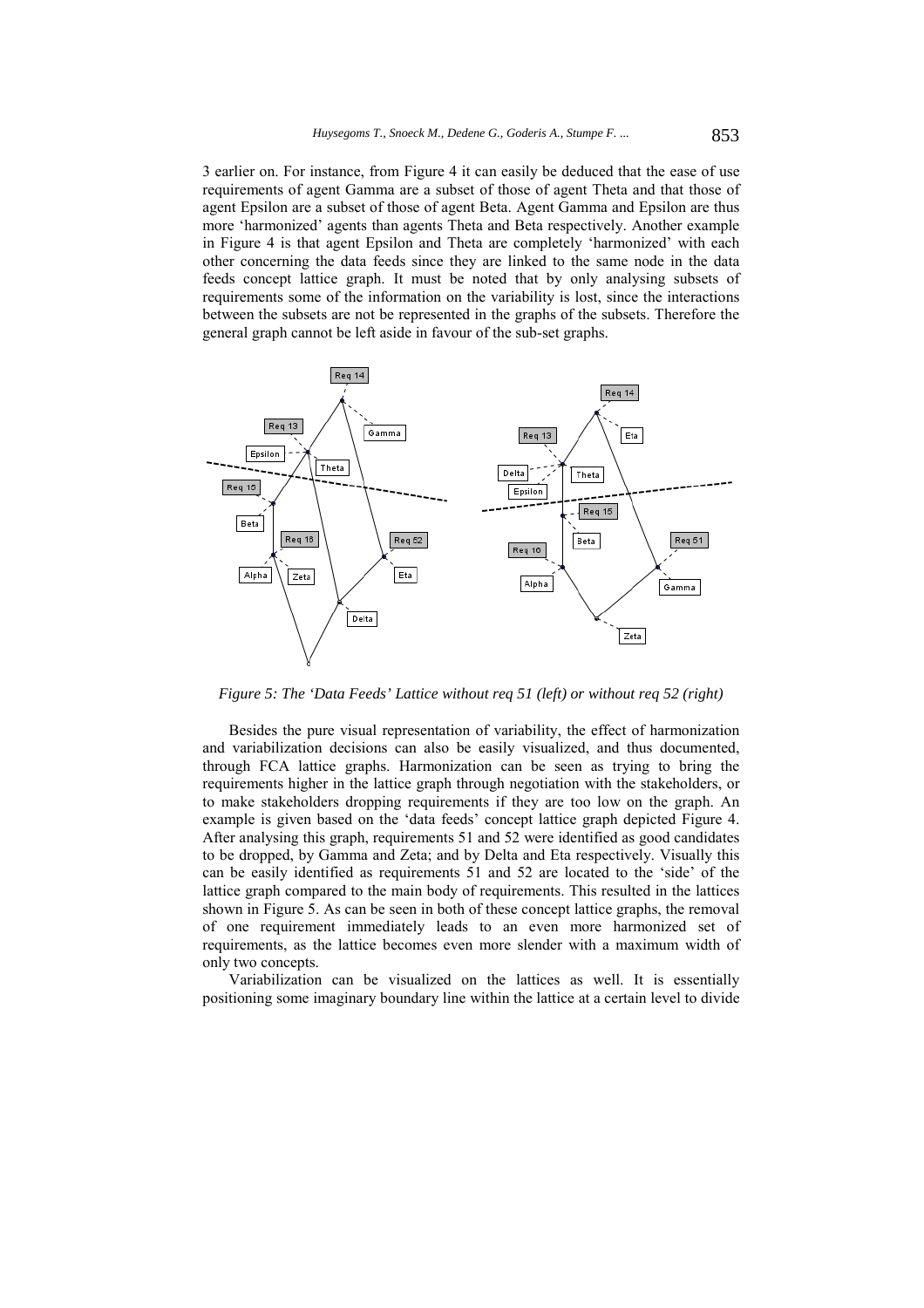the requirements which will be supported and the requirements which will be left aside. Typically the 'variabilization boundary line' divides the graph into an upper, supported part (shared variability) and a lower unsupported part (specific variability). Assuming that shared variability is variability shared by at least half of the QBS agents, this variabilization boundary would run were the dotted lines are marked on Figure 5.

#### **6 Dropping the Flat Requirements Structure Assumption**

Up until now everything concerning the visualization looks good. The FCA technique, as a visualization technique used here, however also has some significant shortcomings the way it is used in the previous sections. The concept lattice graphs as they are used here have no possibility to deal with different levels of requirements. While in the case of QBS this 'flat' structure of all requirements being on the same level can be more or less assumed due to the fact that all requirements were considered early requirements on the business level, this is certainly not always the case. In reality requirements are more complex and they are often related to each other as being refinements of each other. The KAOS method mentioned before even has such refinement as a central premise. Extending the concept lattice graphs with a construct similar to the one that KAOS uses for refinement in order to be able to show refinement relations amongst requirements is a good direction to further improve the visual representation of variability. Through this requirements refinement an extra dimension to the concept lattices would be added. The problem is that the concept lattices are limited to two dimensions, i.e. the 'object' dimension and the 'property' dimension. A third extra dimension should be introduced now, the 'refinement' dimension. In order to do this a way has to be found to incorporate more information in the lattice.

The extra dimension of requirements refinement can be visualized by somehow using the horizontal dimension in the lattice graph. Since the vertical dimension is already used fully for the partial ordering, the horizontal dimension is the most straightforward option. An example for this can be found in Figure 6. The left hand side of Figure 6 is a detail of Figure 5 with a representation of the refinement of requirement 15 into requirements 15a and 15b with horizontally aligned edges. The problem with this visualization is however that the refined requirements are not part of the original lattice structure (part of the formal context now). When requirements 15a and 15b would be included in the formal context Figure 5 would turn into the concept lattice graph on the right hand side of Figure 6.

The problem with the concept lattice on the right hand side of Figure 6 is that in order to make all refinement lines visible, concept point A should be split up, as now requirement 15 and 15a are on the same concept point, and no refinement edge between them can be shown. This split would also make the fact visible that there are two edges between concept points A and B, one normal concept lattice edge and one refinement edge.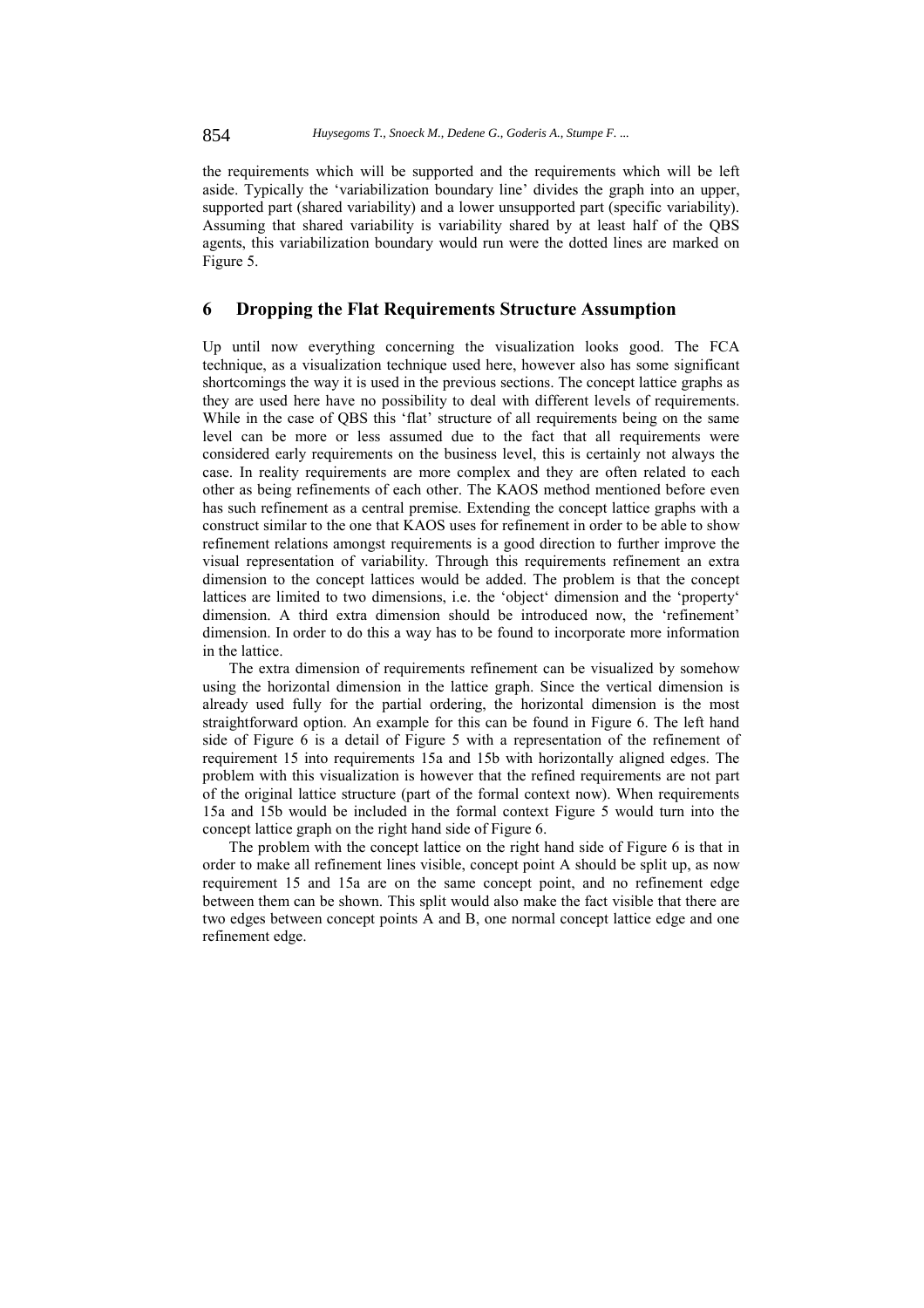

*Figure 6: The 'Refinement' Dimension in Concept Lattices* 

These adjustments would however inherently make the concept lattice graph more complex as more nodes and edges would appear. One must know that these refinement adjustments are only done for one single requirement in the example here, in reality they should be done for all requirements when requirement refinement would be included. As a result, the power of the visualization to readily support communication with non-technical stakeholders would probably drop significantly, and the time investment new stakeholders must make to get to understand the visualization would rise.

Another very important issue that arises from requirements refinement is the levelling of requirements. In the example of Figure 6 it was easy to make o formal context of all the requirements at one level since they were all considered at the same level. In reality however all requirements arrive without any indication on which level they should be situated, and the same stakeholders can even switch levels himself when uttering multiple needs. A solution would be to include all the requirements on all levels into the same formal context and thus dropping the refinement dimension by 'ignoring' it, but this would make the concept lattice very cluttered. At the same time there would be requirements uttered by one stakeholder on one level which may fulfil other requirements (partially) of another stakeholder on a different level. But at this point it might perfectly well be that the second stakeholder is also happy when the requirements of the first stakeholder are fulfilled while his own requirements are not completely fulfilled, since they sufficiently encompass their own needs.

The only way to really solve all the issues mentioned in a way that it remains easily comprehensible is to return to a single level of requirements like it was assumed before. The requirements engineer will then first have to equalize all the requirements at a chosen level before visualizing the variability with FCA. This equalizing can also be seen as part of the iterative aspect of the RE cycle, where the levels of the requirements are being communicated back to the stakeholders which uttered them, and at the same time their opinion on whether requirements of other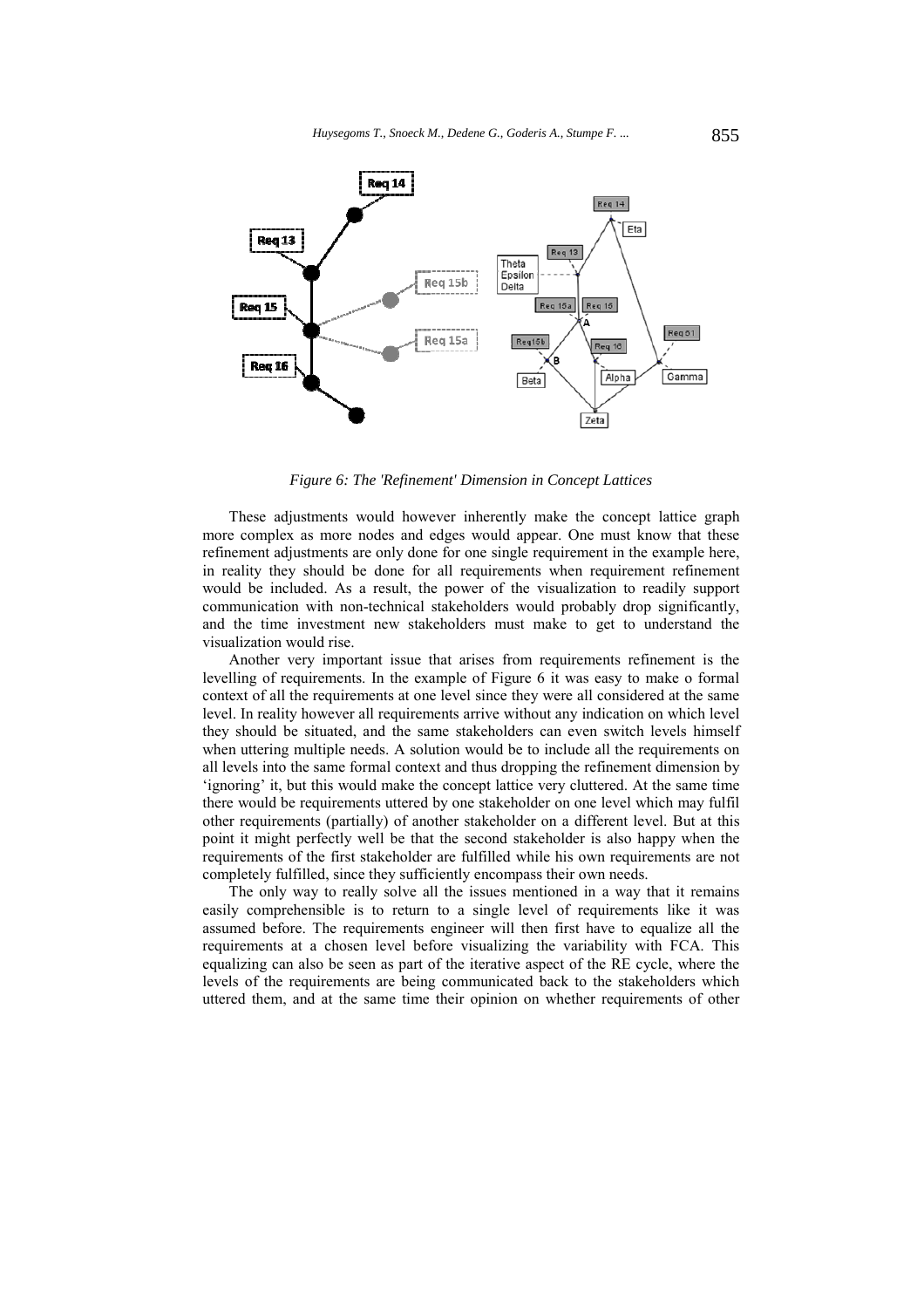stakeholders can suffice their own needs can be questioned. RE thus remains a process where human interaction is needed, but where FCA can surely provide some visual aid in the communication.

# **7 Conclusion and Future Research**

A previous case study [Huysegoms, 13] already demonstrated the importance of good and clear communication during RE. Variability management, which is a substantial part in RE from the moment several stakeholders are involved, is one aspect of requirements management for which the communication is even more key if the variability decisions (as a part of the RE problem) are to be taken in a traceable and objective way. In order to achieve this, a way of visualizing the impact of variability decisions is studied. The technique of formal concept analysis is identified as a good, yet unexplored, potential candidate visualization method, since no mention is made of its use in this particular context in existing surveys on formal concept analysis [Poelmans, 10].

With the aid of a real-life case study within the insurance sector called QBS the value of formal concept analysis is tested. This pilot study resulted in the indication that visualization through formal concept analysis can create value as it is a way to visually identify the points of attention that need to be focused upon when making the variability decisions. The QBS case study however revealed that using formal concept analysis only on the total set of requirements in real life is insufficient, since the lattice can become quite complex. In order to have a better visualization additional lattices can be created based on subsets of requirements divided by their type, which is context depended. It is not good however to only focus on the subset lattices as some information on the interaction between the types of requirements can only be observed in the lattice on all the requirements.

Whereas in the pilot-study the researchers were taking the role of requirements engineers, future research will focus on providing a validation cycle with the actual requirements engineers of the QBS project. Based on the case study the added value of visualizing variability through concept lattices can be shown to practi-tioners in order to generate feedback from them. Next, the utility of the FCA visualization for the stakeholders will also be tested, by investigating how the FCA-graph might influence their willingness to negotiate. Besides validation future research will also look into adding even more information in the visualization. Right now there is no way to visualize conflicting requirements or requirement dependencies. Adding this would improve the value of the variability concept lattices. At the same time the issues mentioned in the sixth section would also benefit from further research.

#### **Acknowledgements**

We gratefully acknowledge KBC Global Services NV (member of the KBC Group) for funding this re-search. We also gratefully acknowledge all participants of the case study for their invested time and effort.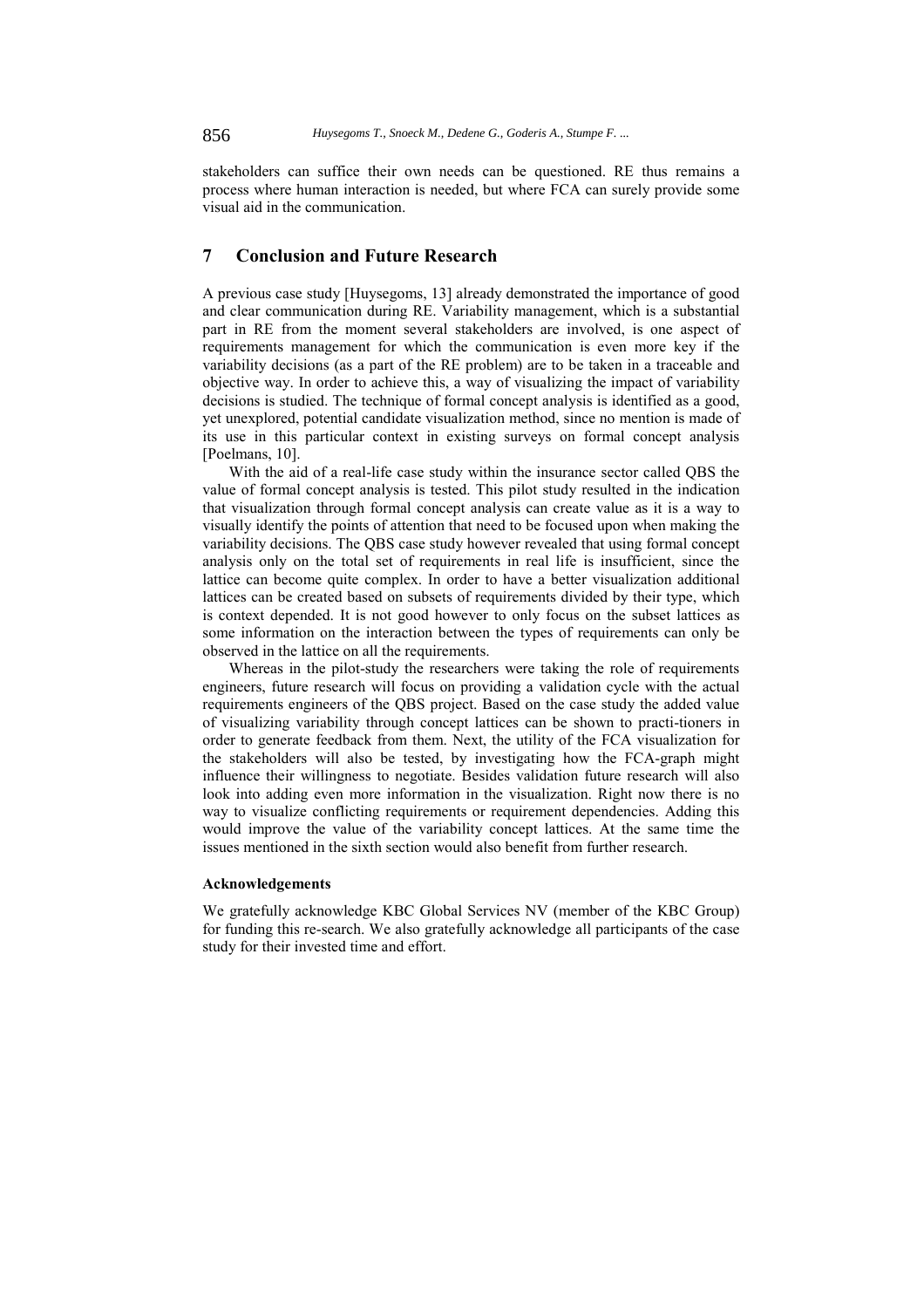#### **References**

[Coplien, 98] Coplien, J.,Hoffman, D., Weiss, D., 1998. Commonality and variability in software engineering. IEEE Software 15, p.37-45.

[Darimont, 96] Darimont R., van Lamsweerde A., Formal refinement patterns for goal-driven requirements elaboration, In: ACM SIGSOFT Symposium on Foundations on Software Engineering, p.179-190, 1996

[Eklund, 04] Eklund, P., Ducrou, J., Brawn, P., 2004. Concept Lattices for Information Visualization: Can Novice Read Line Diagrams? Lecture Notes in Computer Science 2961, p. 57-73.

[Gotel, 94] Gotel, O.C.Z., Finkelstein, A.C.W., 1994. "An analysis of the requirements traceability problem," 1st IEEE International Requirements Engineering Conference. Colorado Springs, USA.

[Greenspan, 86] Greenspan S.J., Borgida A., Mylopoulos J., A requirements modeling language and its logic, Information Systems, 11 (1), p.9-23, 1986

[Huysegoms, 11] Huysegoms, T., Snoeck, M., Dedene, G., Goderis, A., 2011. Requirements for Successful Software Development with Variability: A Case Study. Communications in Computer and Information Science 219, p. 238-247.

[Huysegoms, 13] Huysegoms, T., Snoeck, M., Dedene, G., Goderis, A., Stumpe, F., 2013. A case study on variability management in software product lines: identifying why real-life projects fail. International Journal of Information Systems and Project Management 1, p. 31-42.

[Jureta, 08] Jureta, I., Mylopoulos, J., Faulkner, S., 2008. "Revisiting the Core Ontology and Problem in Requirements Engineering," 16th IEEE International Requirements Engineering Conference. Barcelona, Spain.

[Kang, 90] Kang, K.C., Cohen, S.G., Hess, J.A., Novak, W.E., Peterson, A.S., Feature-Oriented Domain Analysis (FODA) feasibility study, Software Engineering Institute, Carnegie Mellon University, 1990.

[Kim, 05] Kim, S.D., Her, J.S., Chang, S.H., 2005. A theoretical foundation of variability in component-based development, Information and Software Technology 47, p. 663-673.

[Nuseibeh, 00] Nuseibeh, B., Easterbrook, S., 2000. "Requirements engineering: a roadmap," Conference on The Future of Software Engineering. New York, USA.

[Poelmans, 10] Poelmans, J., Elzinga, P., Viaene, S., Dedene, G., 2010. Formal concept analysis in knowledge discovery: A survey. Lecture Notes in Computer Science 6208, p. 139- 153.

[Pohl, 93] Pohl, K., 1993. The three dimensions of requirements engineering, Lecture Notes in Computer Science 685, p. 275-292.

[Pu, 09] Pu, Y.N., Liu, Q., 2009. "A Viewpoint-Oriented Requirements Elicitation Integrated with Aspects," WRI World Congress on Computer Science and Information Engineering, Beijing, China.

[Sampaio do Prado Leite, 91] Sampaio do Prado Leite, J.C., Freeman, P.A., 1991. Requirements validation through viewpoint resolution. IEEE Transactions on Software Engineering 17, p. 1253-1269.